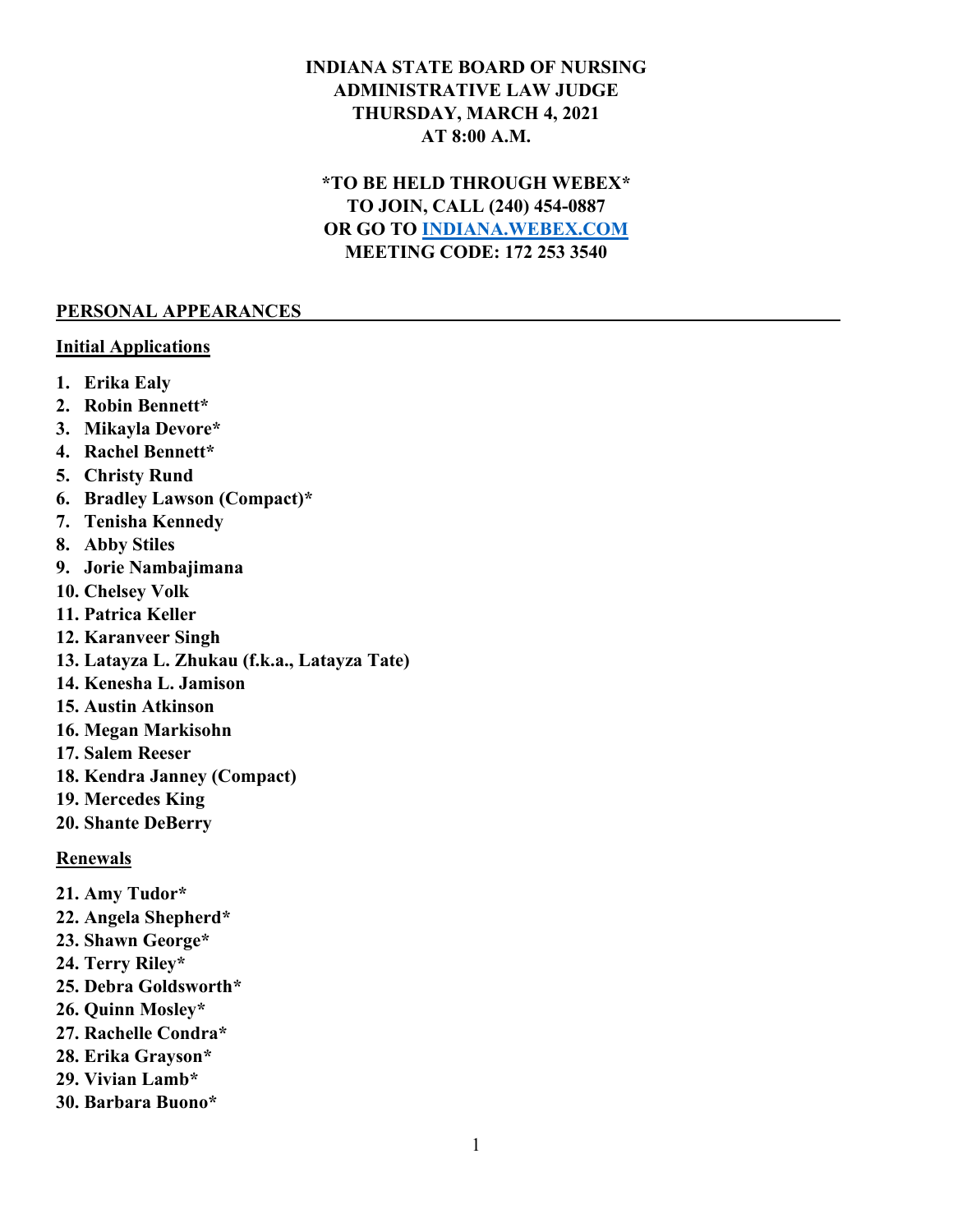**31. Erin Jordan 32. Carl Forester 33. Robanne Donna Robin 34. Sara Carter**

#### **ADMINISTRATIVE HEARINGS**

- **1. In the Matter of the License of Melissa Ann Ausman, License No. 28209624A Administrative Cause No. 2017 NB 0142 Re: Probation Withdraw Hearing**
- **2. In the Matter of the License of Christopher Kyle, License No. 28168896A Administrative Cause No. 2018 NB 0035 Re: Probation Withdraw Hearing**
- **3. In the Matter of the License of Jessica Marie Sadler, License No. 27063939A Administrative Cause No. 2018 NB 0239 Re: Probation Withdraw Hearing**
- **4. In the Matter of the License of Chris David Krumrei, License No. 28246960A Administrative Cause No. 2018 NB 0296 Re: Probation Withdraw Hearing**
- **5. In the Matter of the License of Anestasha S. Seaton, License No. 27066671A Administrative Cause No. 2019 NB 0034 Re: Probation Withdraw Hearing**
- **6. In the Matter of the License of Molly E. Winn, License No. 28214755A Administrative Cause No. 2019 NB 0298 Re: Probation Withdraw Hearing**
- **7. In the Matter of the License of Lauren Marie Swindell, License No. 28233875A Administrative Cause No. 2020 NB 0008 Re: Probation Withdraw Hearing**
- **8. In the Matter of the License of Kadee Klafka, License No. 28215853A Administrative Cause No. 2017 NB 0244 Re: Probation Withdraw Hearing**
- **9. In the Matter of the License of Stacie Marie Osborne, License No. 28180673A Administrative Cause No. 2017 NB 0324 Re: Probation Withdraw Hearing**
- **10. In the Matter of the License of Lori Michele White, License No. 27056125A Administrative Cause No. 2018 NB 0130 Re: Reinstatement Hearing**
- **11. In the Matter of the License of Melissa Kay Palazzo, License No. 27041948A Administrative Cause No. 2015 NB 0325 Re: Reinstatement Hearing**
- **12. In the Matter of the License of Dana M. Matthews, License No. 28099507A Administrative Cause No. 2007 NB 0005 Re: Reinstatement Hearing**
- **13. In the Matter of the License of Amy Boulet, License No. Administrative Cause No. 2020 NB 0111 Re: Final Hearing after NOPD**